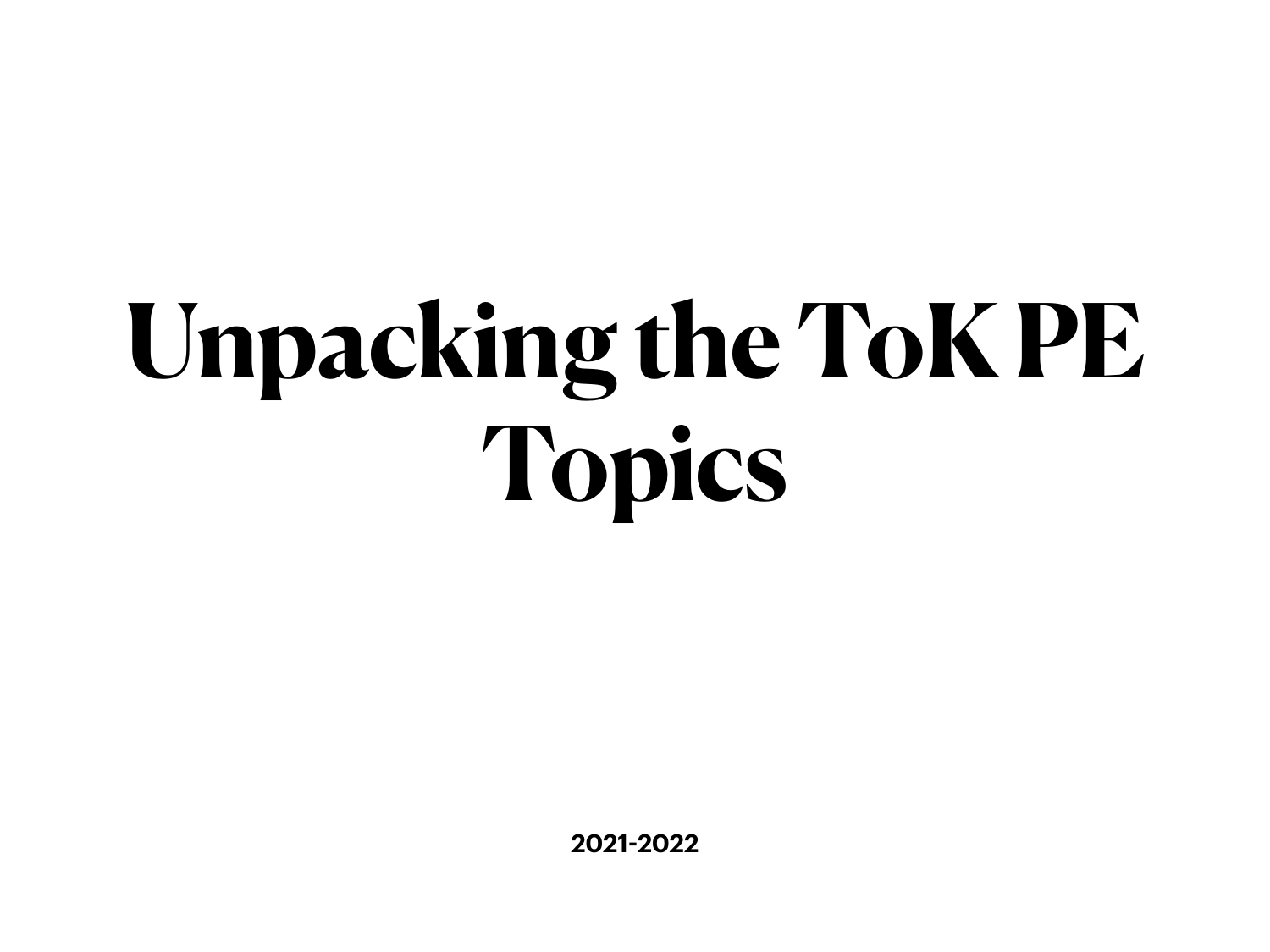### **1. Can there be knowledge that is independent of culture? Discuss with reference to mathematics and one other area of knowledge.**

- Can there be Is it possible. This question IS NOT asking TWE it is binary
- Knowledge There are many ways that this could be defined (propositional, procedural etc), but a definition is essential to this topic. Be sure not to confuse with belief.
- Independent Not contingent on anything else for its existence, not subject to or dependent on the specified thing.
- Culture Culture is the patterns of learned and shared behavior and beliefs of a particular social, ethnic, or age group. It can also be described as the complex whole of collective human beliefs with a structured stage of civilization that can be specific to a nation or time period. Humans in turn use culture to adapt and transform the world they live in. (lumen learning - accessed on 1.11.22 at<https://courses.lumenlearning.com/culturalanthropology/chapter/what-is-culture/>)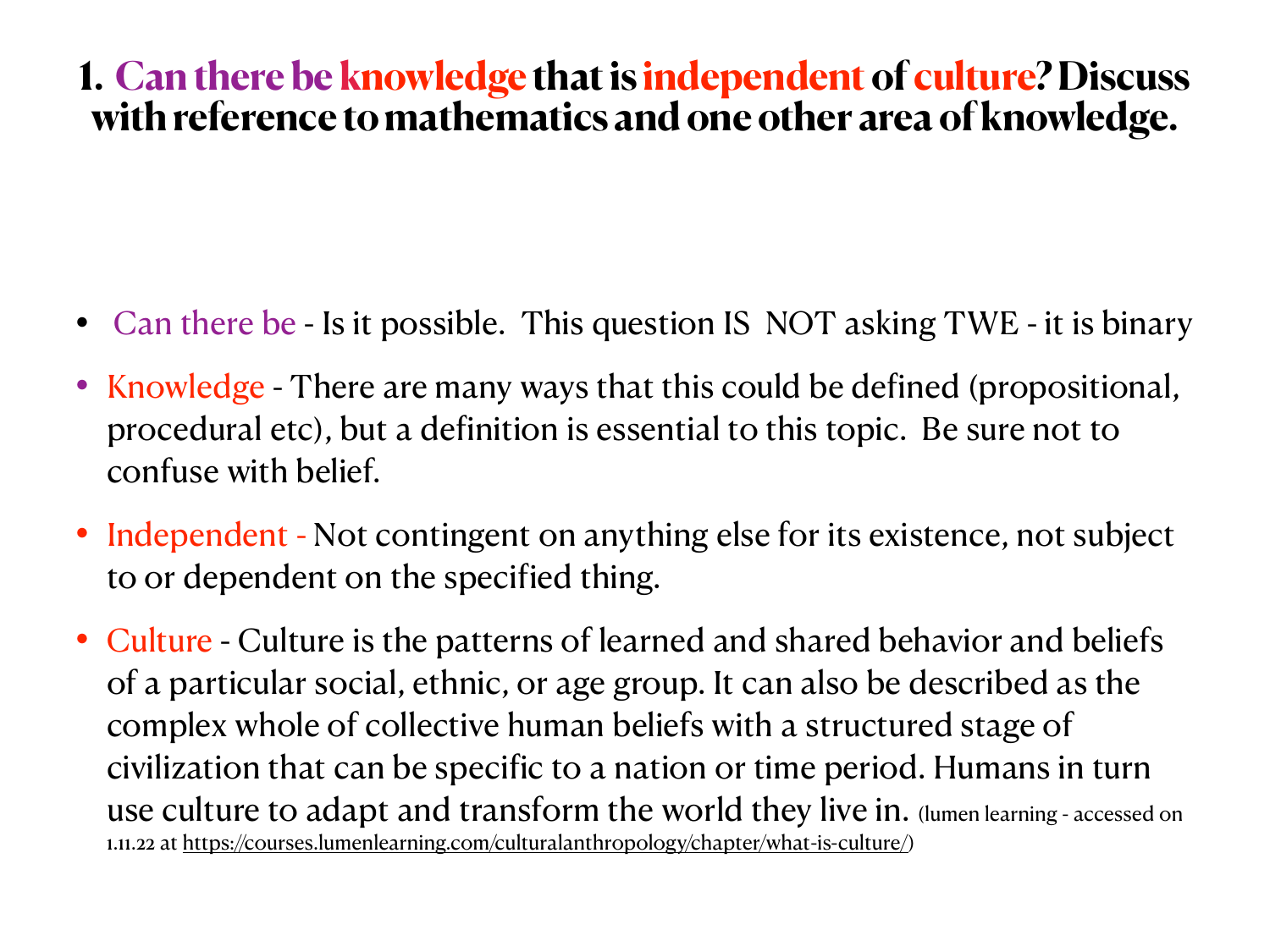- Math is clearly chosen because it seems independent of culture. A significant part of your essay will be an assessment of whether or not that is true
- One approach might be to argue that math is independent and show this through comparison to another AoK (art would work particularly well). This works well if you argue that math is discovered, rather than invented. A possible counter would be that it is our beliefs about math, not math itself, that is bound by culture
- Another approach would be to argue that nothing we do is independent of culture and then demonstrate how this is true of math and another AoK. This approach would require examples of how math is approached differently in different cultural contexts.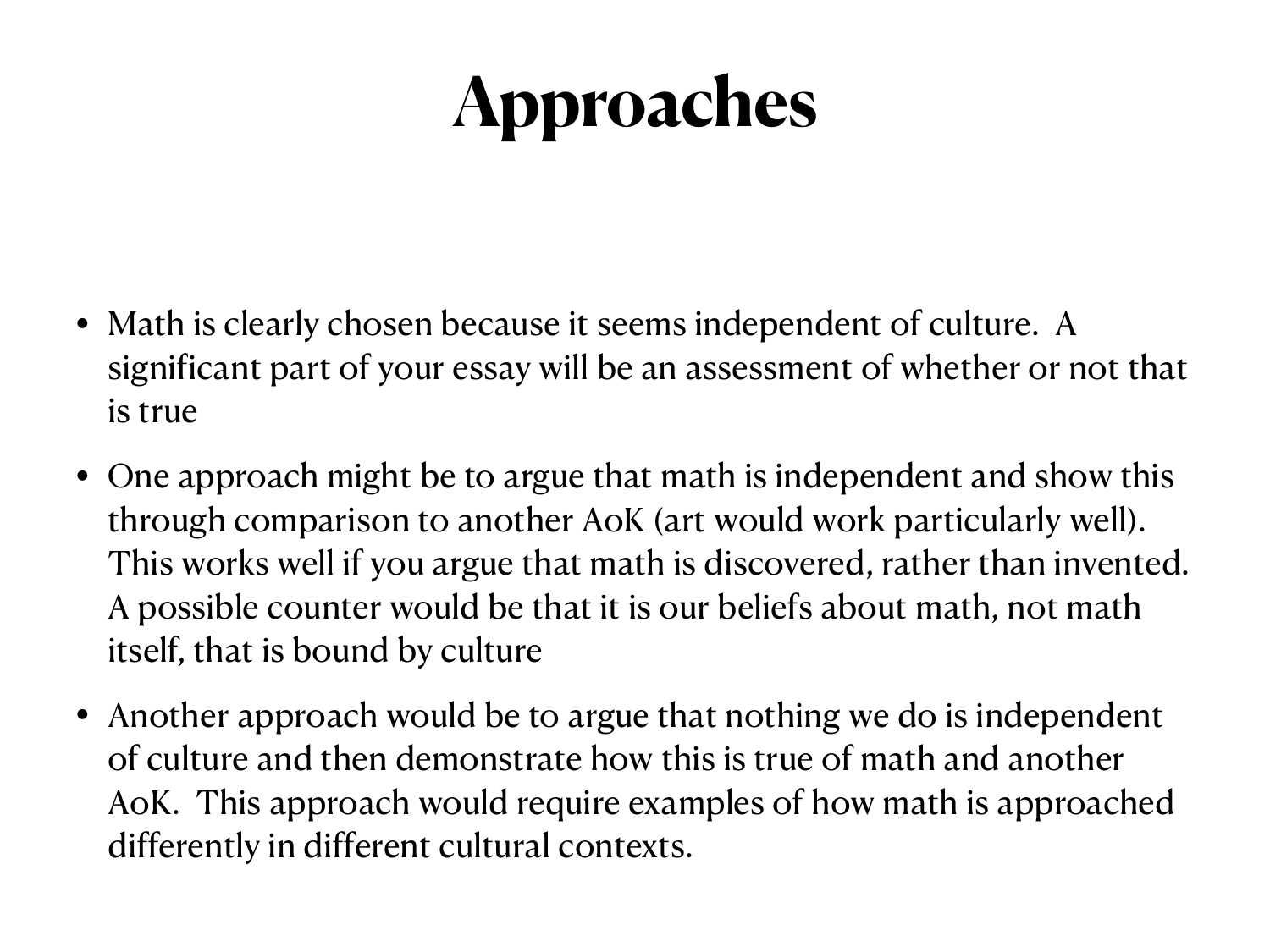### **2. To what extent do you agree with the claim that "there's a world of difference between truth and facts" (Maya Angelou)? Answer with reference to two areas of knowledge.**

- World of difference This is stated colloquially. In your essay clarify what you believe it to mean. This is a case where your clarification is key, because there is no one set definition for what this means. Try restating the phrase in other words to define it.
- Truth Again, is this intended colloquially or literally? In a colloquial sense truth is a larger understanding - for example the truth of slavery v. the facts of slavery's existence. In a philosophical sense truth can be understood in terms of the three truth tests correspondence, coherence and pragmatics. A clear definition early on should guide the rest of the essay
- Facts Data points that often exist outside of a larger context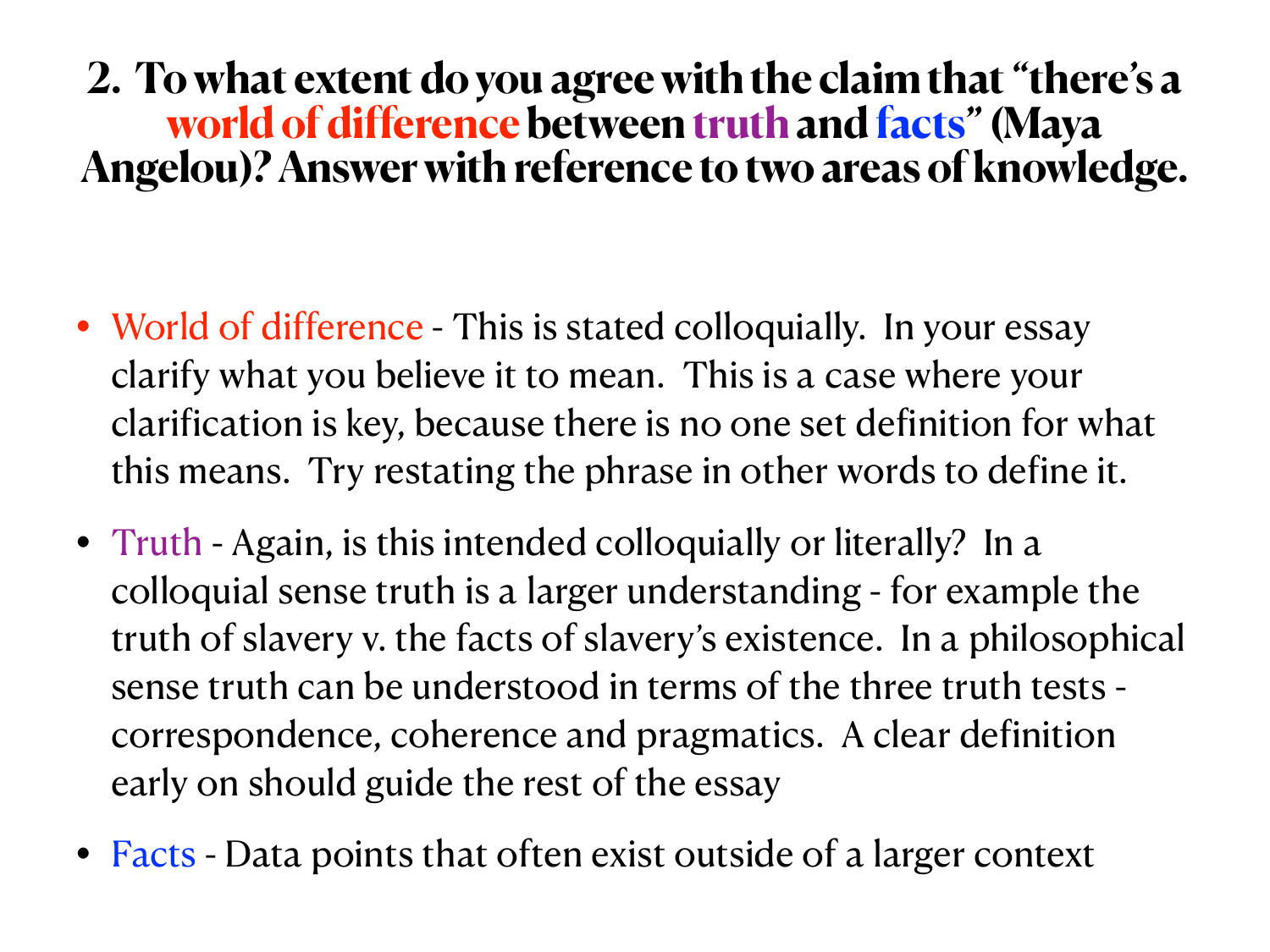- This quote seems very similar to Picasso's claim that "art is the lie that tells the truth." Many of you, in the last essay, used this approach when arguing that art often reveals more than science when it comes to tragic events. This would be a good approach here. This essay could be used to explore your ideas regarding this idea in greater depth
- Similarly, the apocryphal quote attributed to Stalin that "a single death is a tragedy, a million deaths is a statistic" is relevant here. Think about Mr. Alexandre's paper clip lecture when he discusses the Holocaust.
- Connected to both of the above, another approach would be to examine the role of emotion in understanding. Emotion is not required to understand facts, but is it essential to understand the truth
- Alternately, you could use the topic to explore the proliferation of mis-/dis information, by arguing that people form their own truths that are independent of facts and that this is very dangerous. Think about climate change and COVID in NatSci and denial that Biden won the election in the HumSci. This could be a very furuitful approach.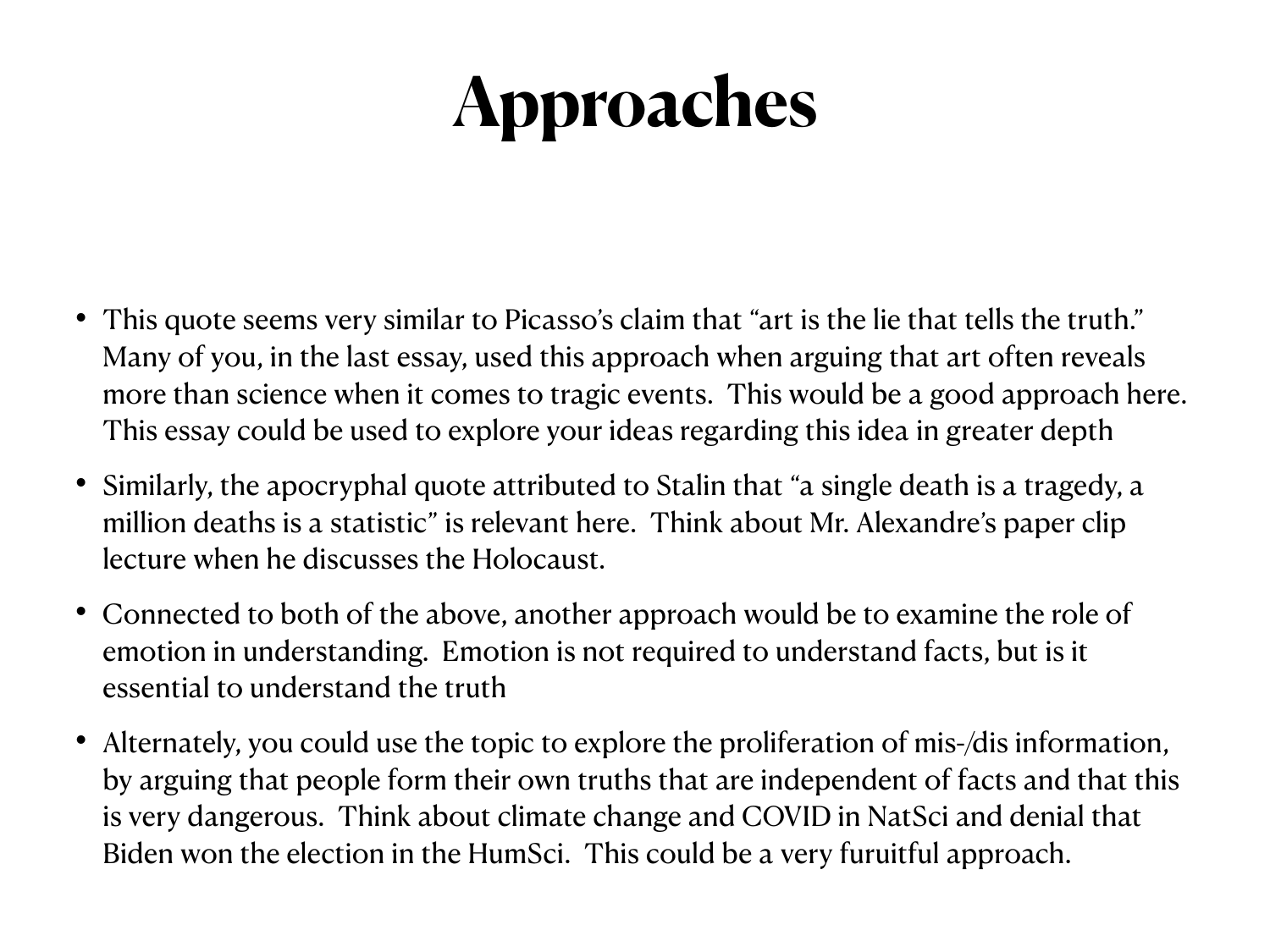#### **4. How do historians and human scientists give knowledge meaning through the telling of stories? Discuss with reference to history and the human sciences.**

- "How" What methods are used, provide exam
- "give knowledge meaning" This implies that knowledge is assigned meaning by its producers, rather than being intrinsically meaningful. The word meaning should be given attention. What does it mean for something to have meaning? This might imply significance, interest, context or schema. What is the difference between trivia and meaningful knowledge?
- "telling of stories" A story is generally assumed to have a narrative, so this question becomes effectively - how do historians and human scientists use narrative to create meaning? They key here is that narrative takes otherwise disparate facts and binds them together in the form of a story. A story often provides the audience with a schema for understanding specific buts of factual information. The word telling has meaning here also. Storytelling involves more than just words.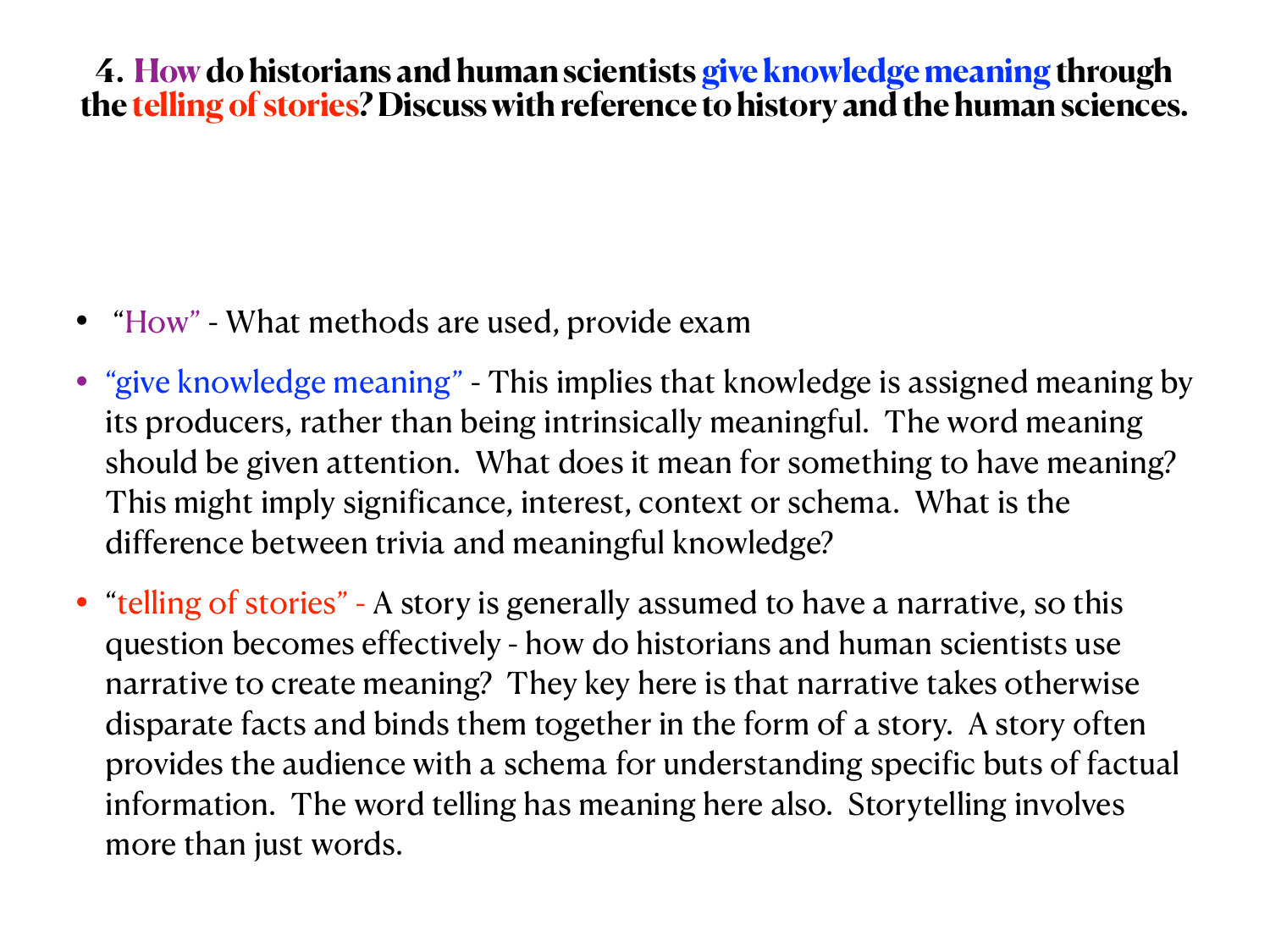- One approach to history and human sciences is to examine how these AoKs have been historically used to confirm pre-existing biases or fulfill political agendas. For history the "Lost Cause" could be examined and in the human sciences how "science" has been used to justify racism and prejudice (phrenology, social Darwinism, eugenics etc). This would be a critical approach to the topic
- Another approach would be to examine a study in history and the human sciences and examine the role narrative plays in the effectiveness of the study think about the Holocaust and the Stanford prison experiment.
- One way to think of this from another perspective is to ask the question of whether the story can get in the way of the knowledge that is being transmitted. Does the narrative ever eclipse the facts? Think about the post-modernist critique of meta-narratives.
- It might be useful to look up narrative theory when preparing to write this essay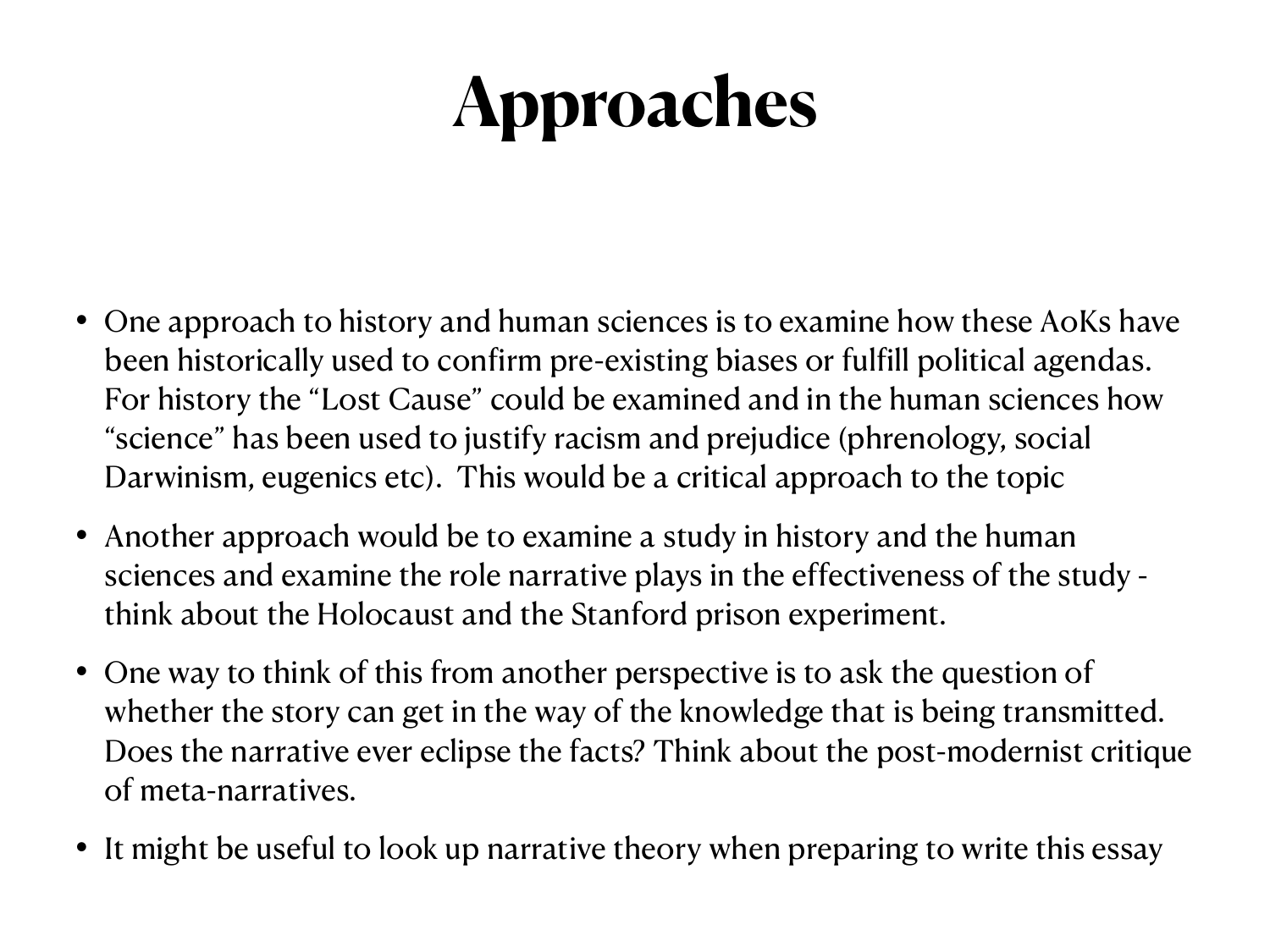### **How can we distinguish between good and bad interpretations? Discuss with reference to the arts and one other area of knowledge.**

- "How can we distinguish" This is essentially asking for the criteria for judging good and bad interpretations. By what standard is an interpretation either good or bad? The criteria should be incorporated into the introduction and thesis
- "good and bad interpretations" An interpretation is an attempt to explain or make meaning from something. Facts without interpretation are meaningless. Interpretation is separate from the fact itself. This wording implies that there are good and bad interpretations in both AoKs (more on this in approaches). The word interpretation here does NOT mean "interpret" as in translating a foreign language.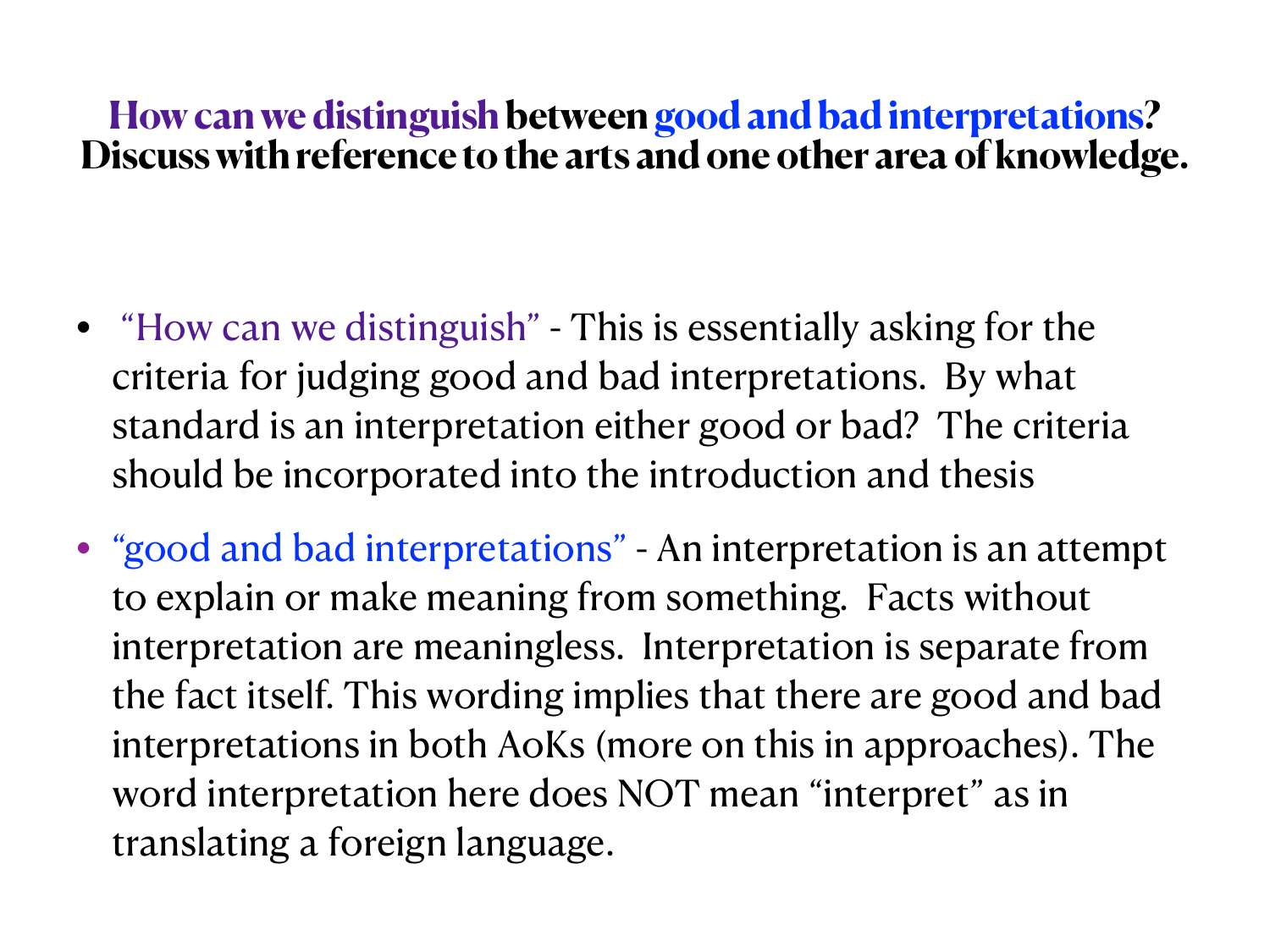- Interpretation of art often involves the application of aesthetic theories to a work of art. Review what we discussed in class about aesthetic theories.
- One way to approach this topic is to compare two disciplines that are clearly different. Art was required intentionally because we commonly believe that all or most interpretations of art are good, because art is expected to be subjective. Two people can look at the same painting and come up with very different interpretations. How different would this be from the natural sciences where a scientist "interprets" the data from an experiment?
- To what extent is "good" interpretation of art constrained by the intent of the artist? Do similar constraints exist in other AoKs?
- Does art differ from other AoKs in this regard because all other AoKs must deal with "truth" in a way that the artist does not?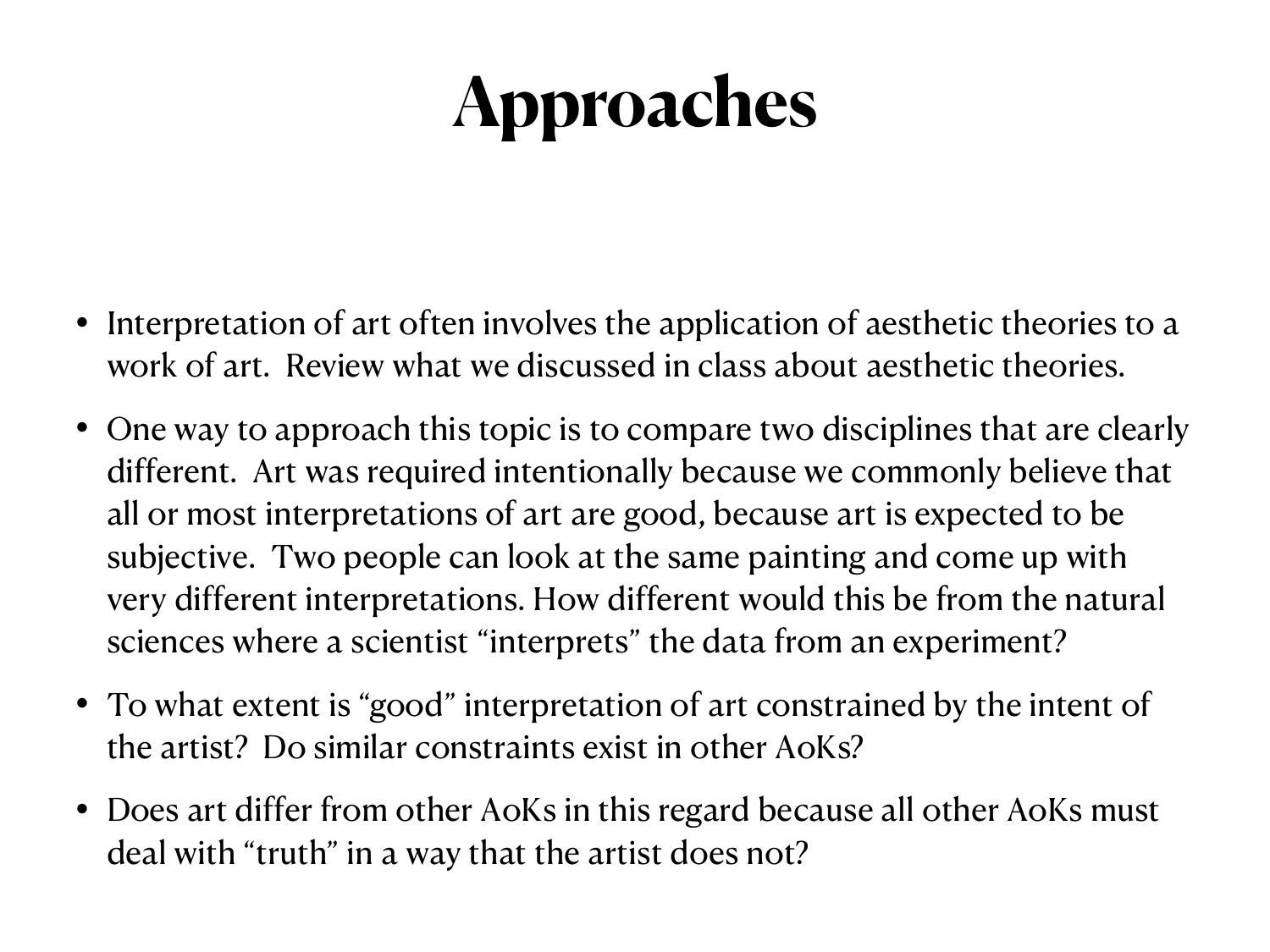**If we conclude that there is some knowledge we should not pursue on ethical grounds, how can we determine the boundaries of acceptable investigation within an area of knowledge? Discuss with reference to two areas of knowledge.** 

- "conclude" To make a final determination. Note that this is a given in this PT. The essay must be written with this in mind - you cannot argue that we should not conclude that some knowledge should not be pursued on ethical grounds
- "some knowledge we should not pursue on ethical grounds" Provide examples of knowledge that should not be pursued for this reason. Avoid generalities.
- "determine the boundaries of acceptable investigation" Clear criteria for what places knowledge in this proscribed category is essential here for each of the areas of knowledge you choose. These criteria should be indicated early on in the essay - the introduction would be preferable. Again, avoid generalities.